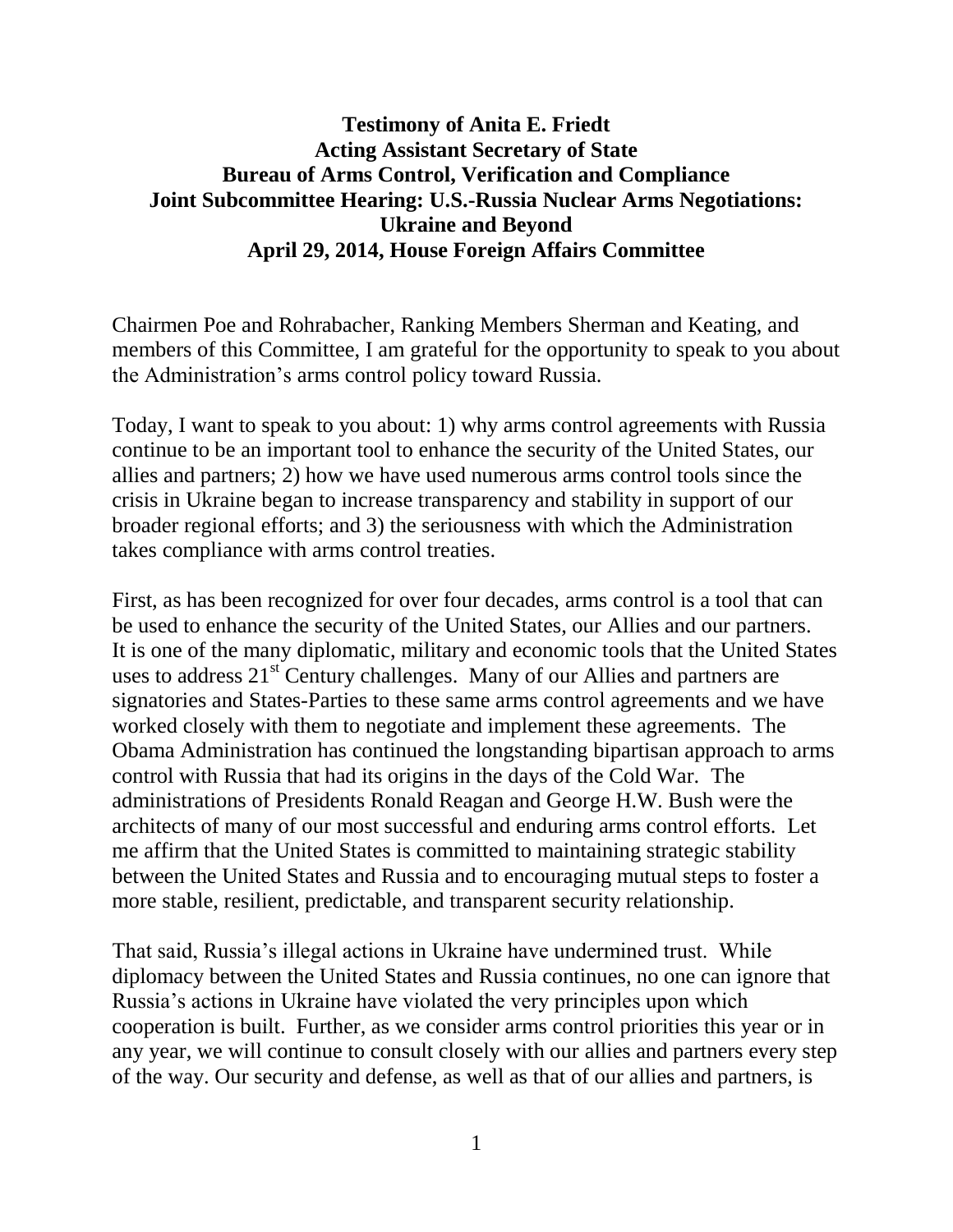non-negotiable. We will only pursue arms control agreements that advance our national interest.

### **The New START Treaty and Next Steps**

During the Cold War, Washington and Moscow found it in our mutual interest to work together to cap and then to begin reducing the number of nuclear weapons to reverse the nuclear arms race and improve mutual security and stability. For the same reasons, we judged that the New START was in the U.S. national security interest, and that is why we continue to implement the New START Treaty with Russia even today. We are now in the fourth year of implementation and, despite the crisis in Ukraine, we and Russia continue to implement the Treaty in a business-like manner.

Since entry into force in 2011, the United States has inspected—with boots on the ground—Russian nuclear weapons facilities 58 times. Moreover, the United States and the Russian Federation have exchanged more than six thousand notifications on one another's nuclear forces since entry into force. These notifications provide predictability by enabling the tracking of strategic offensive arms from location to location, giving advance notice of upcoming ballistic missile test launches, and providing updates of changes in the status of systems covered by the Treaty. For example, a notification is sent every time a heavy bomber is moved out of its home base for more than 24 hours. Additionally, when either party conducts a flight test of an ICBM or SLBM, they are required to notify the other party one day in advance.

The Treaty's verification mechanisms allow us to monitor and inspect Russia's strategic nuclear forces to ensure compliance with the Treaty. For both the United States and Russia, accurate and timely knowledge of each other's nuclear forces helps to prevent the risks of misunderstandings, mistrust, and worst-case analysis and worst-case policymaking. Put another way, the New START Treaty's verification regime is a vital tool in ensuring transparency and predictability between the world's largest nuclear powers.

The 2010 Nuclear Posture Review (NPR) highlighted the importance of aligning U.S. forces to address the  $21<sup>st</sup>$  century security threats. As a result of further analysis called for by the NPR, the President announced in Berlin last June that, after a comprehensive review of our nuclear forces, we have determined that we can ensure the security of the United States and our allies and partners and maintain a strong and credible strategic deterrent while safely pursuing up to a one-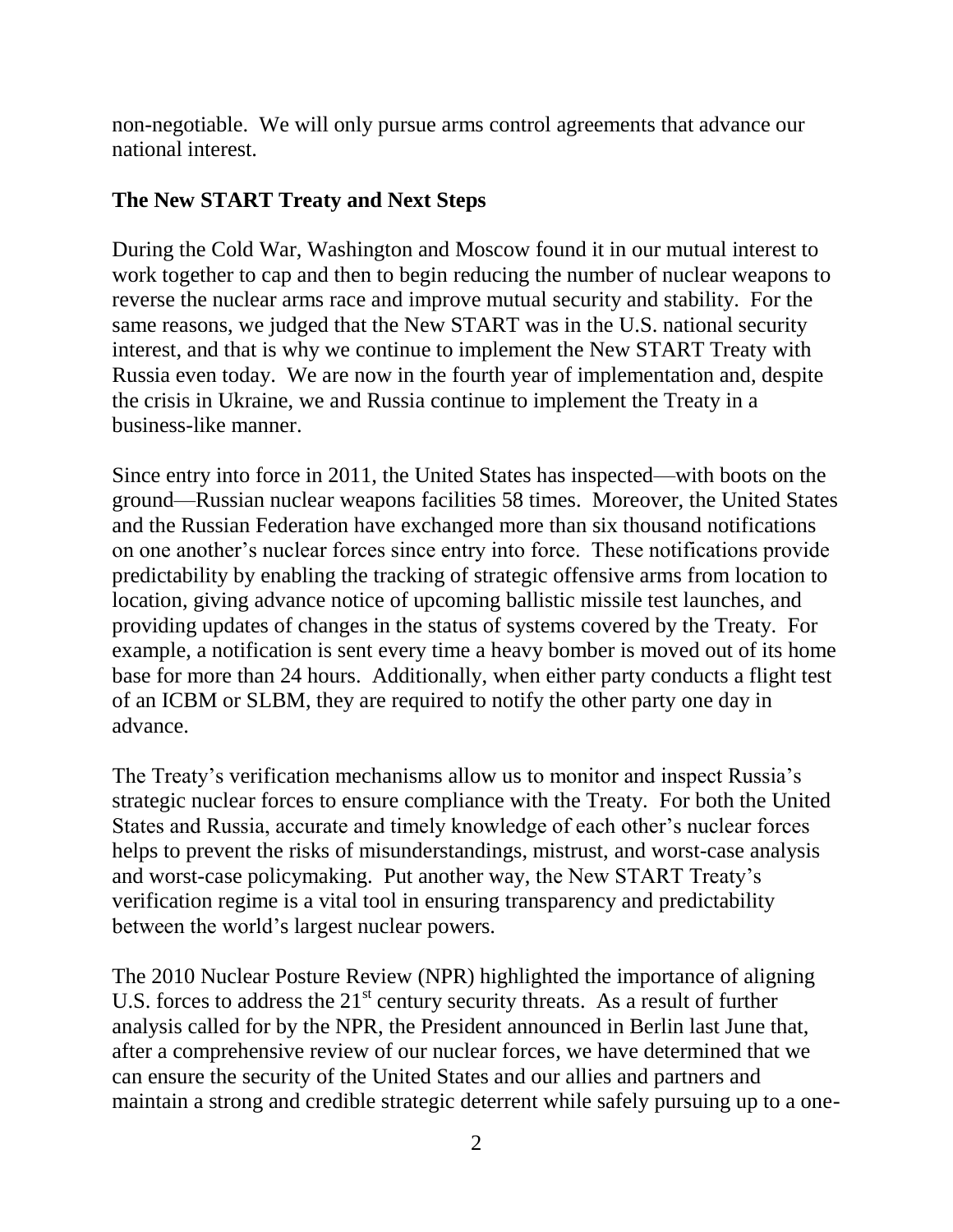third reduction in deployed strategic warheads from the level established in the New START Treaty. We have sought to negotiate reductions with Russia, but to date Russia has not expressed interest in nuclear reductions below the New START levels. We will also continue to work within NATO to develop ideas for reciprocal measures that we could in the future propose to Russia to build confidence and increase transparency with regard to non-strategic nuclear weapons in Europe. This will lay important groundwork for the future when conditions may be more conducive to progress in this area. Any changes to NATO's nuclear posture must be taken by consensus within the Alliance.

#### **Conventional Arms Control**

In the realm of conventional arms control, the United States and our Allies have been using arms control mechanisms in an effort to promote stability in Europe, provide transparency on Russia's provocative actions in and around Ukraine, and assure our allies and partners in the face of Russian aggression.

The Vienna Document on Confidence and Security Building Measures is a series of politically binding confidence and security-building measures (CSBMs) designed to increase openness and transparency concerning military activities conducted inside the OSCE's zone of application (ZOA), which includes the territory, surrounding sea areas, and air space of all European (Russia from the western border to the Ural Mountains) and Central Asian participating States. The Vienna Document allows for a variety of information exchanges, on-site inspections, evaluation visits, observation visits, and other military-to-military contacts to take place according to Vienna Document provisions. In the case of the United States, only military forces and activities inside the ZOA are impacted.

It was designed to increase openness and transparency on military activities across Europe and Russia. Since the crisis in Ukraine began, Allies and partners from six countries have participated in four Vienna Document inspections in Russia and Ukraine. Using additional Vienna Document provisions, inspectors continue a near-continuous presence in Ukraine, providing insight into events there. So far, inspectors from 16 countries have participated in five such missions since March 20.

Ukraine has also implemented provisions of the Vienna Document in order to host observers to dispel any concerns about its own military activities by inviting all OSCE participating States to Ukraine from March 5-20. A total of 77 people from 32 OSCE states and the OSCE Secretariat participated in this visit. Ukraine called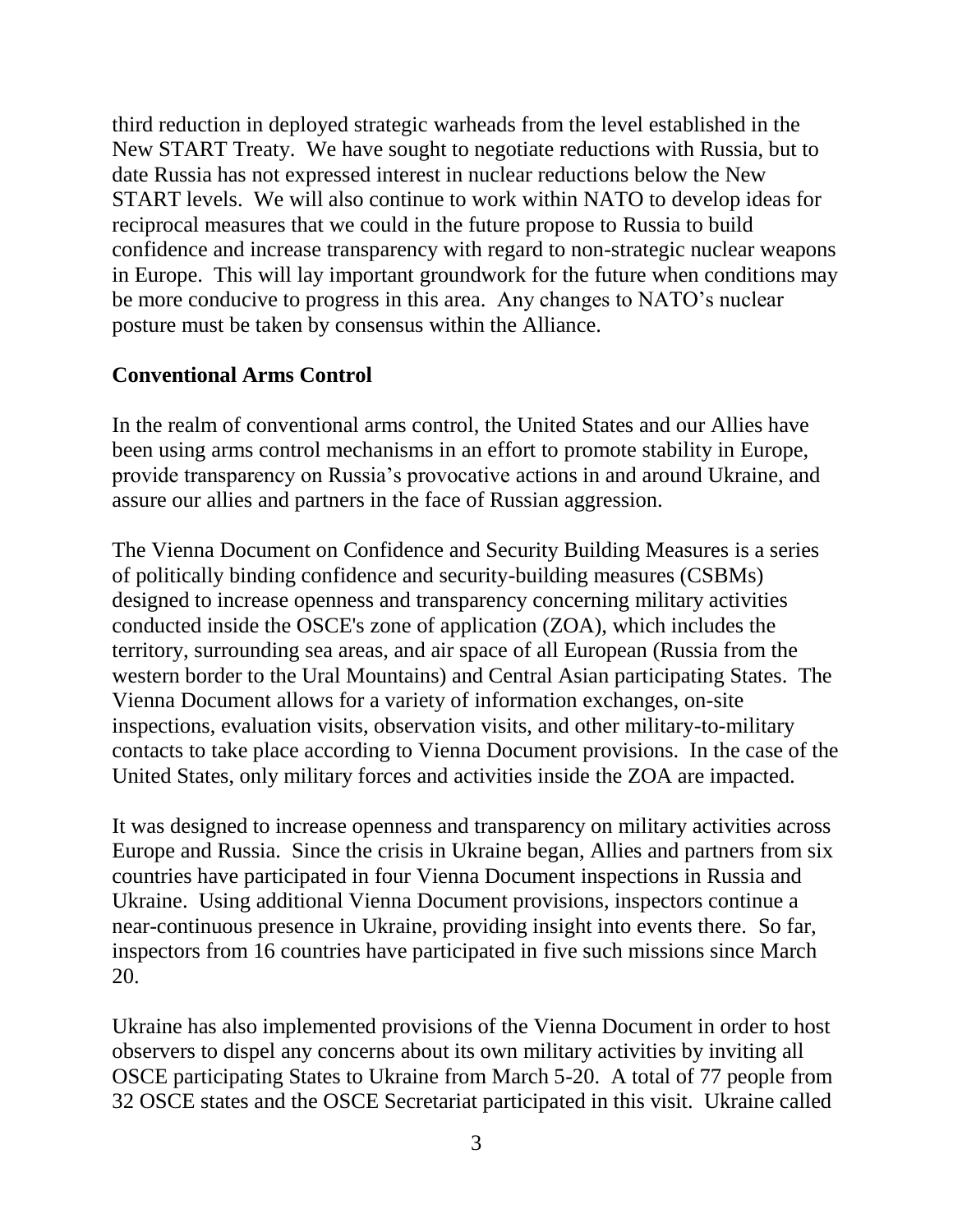on Russia to host a similar visit in western Russia near the border with Ukraine, but Russia has not offered to do so.

The use of these tools in Ukraine demonstrates that the Vienna Document can help provide insight and transparency into military activities during a crisis. However, it is not designed to address a crisis when one OSCE participating State ignores the OSCE principles and commitments it has undertaken. Moving forward, the United States will work with our Allies and partners to develop ideas to update the Vienna Document to reflect lessons learned.

The United States and its Treaty partners have also made active use of the Open Skies Treaty to monitor events in Ukraine and Russia. The Open Skies treaty establishes a regime of aerial observation flights over the territories of its signatories. The Treaty is designed to enhance mutual understanding and confidence by giving Treaty partners the ability to gather information through aerial imaging on military forces and activities of concern to them. During special OSCE meetings on April 7 and 17 that were convened under Vienna Document provisions to address unusual military activities, the U.S. delegation was able to display Open Skies Treaty imagery of the Russian forces, in order to show that concerns about Russia's actions and military movements are valid and disturbing. Unfortunately, the Russian Federation has refused to provide information that could dispel the concerns of other states.

Since the Ukraine crisis began, the United States and 15 Treaty partners have flown 11 missions over Ukraine and Western Russia yielding imagery of thousands of square miles of territory. These flights have resulted in valuable data and insights for not only the United States but our partners and allies who are also States Parties.

One particularly notable event which has occurred in light of the crisis: the Treaty's provision for "Extraordinary Observation Flights" was invoked for the first time. Per Ukraine's request, two extraordinary flights were conducted over Ukrainian territory to observe whether Russia forces had moved beyond Crimea. In response to this request, Sweden flew from Kiev south to Odessa, with observers from Norway, Belgium, and the UK on March 13. On March 14, the U.S. flew along Ukraine's eastern border with Russia, with observers from Canada and Estonia. These flights provided reassurance to Ukraine and demonstrated our commitment to work with Allies to uphold key elements of the Euro-Atlantic security architecture. The following week, Russia accepted an extraordinary flight by Ukraine over its territory near the border. The U.S. is in Kyiv this week flying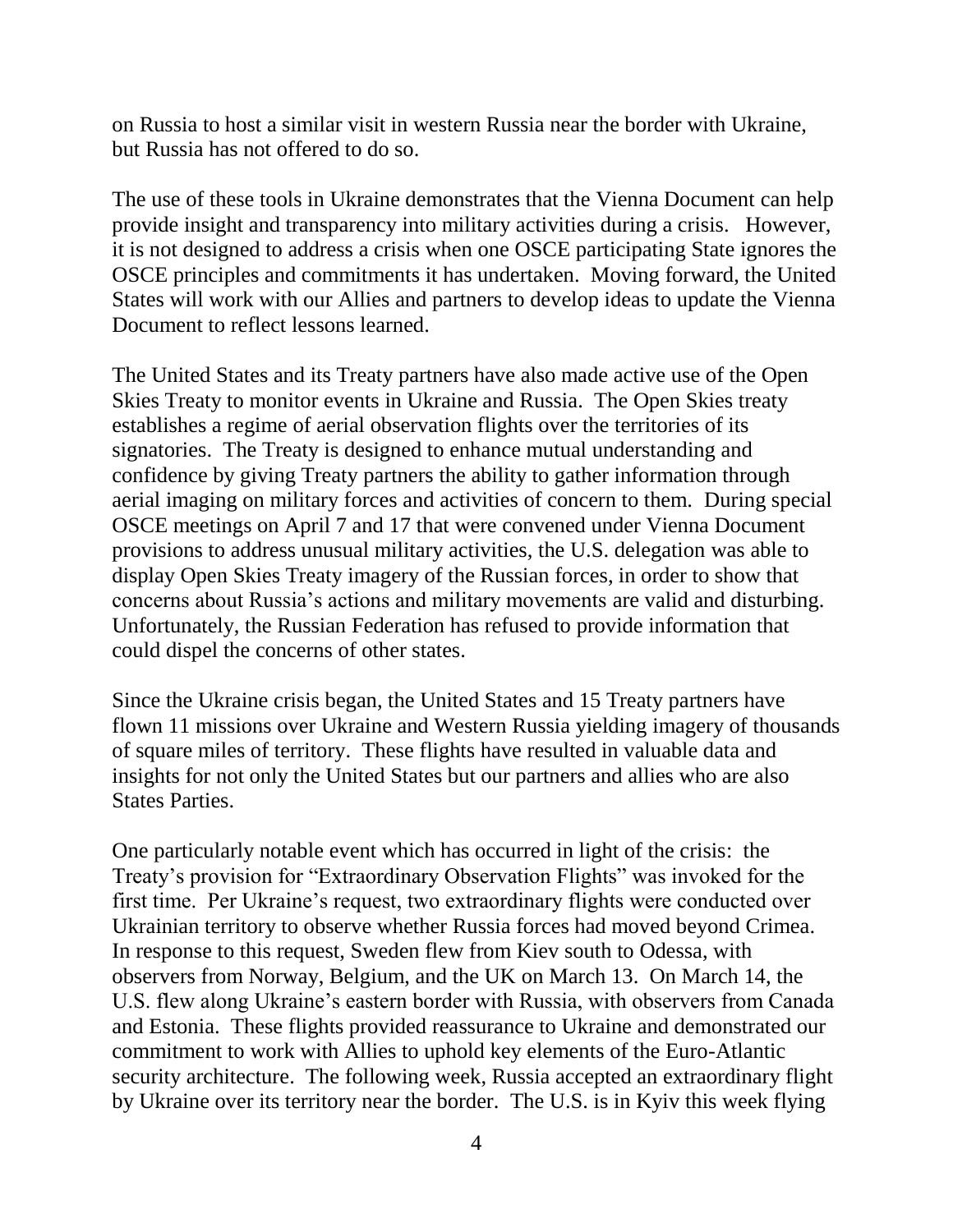another extraordinary flight over eastern Ukraine in response to the latest Russian activities.

Since then, a number of Allies have conducted observation flights in Russia. We are working closely with Allies to maximize the benefit of these missions, coordinating on mission planning as well as sharing imagery and analysis. As an example of the utility of these flights, the German/U.S. mission on March 24 over Russia near the border with Ukraine provided unclassified imagery helping substantiate Russian military activity in Belgorod, Boguchar, and Rostov despite Russia's denials.

We believe these arms control mechanisms have great importance not only in providing insight and transparency into Russian actions in and around Ukraine, but demonstrating support for our allies and partners in ensuring their sovereignty and territorial integrity. More broadly, such mechanisms contribute to greater transparency and stability in the Euro-Atlantic region.

I want to underscore that our NATO allies and other partners in Europe are strong supporters of arms control in Europe and our active participation and leadership in those efforts.

# **Compliance Report**

Let me turn now to the issue of compliance. First and foremost, the Administration takes compliance with all arms control agreements extremely seriously. For this reason, this Administration worked hard to produce a compliance report in July of 2010 – the first delivered to Congress after a five year lapse – and has produced one every year since. Prior to this Administration, 2005 was the last year that a report had been delivered to Congress.

We endeavor every year to produce a compliance report by April 15. This is challenging, as the reporting period ends at the end of each calendar year, leaving us just three and one half months to gather the necessary input from the Departments of State, Defense, and Energy, as well as the Intelligence Community. Given the volume of information and seriousness with which the Administration conducts its annual compliance review, a thorough collecting, weighing, and reviewing of all available information throughout the reporting period is required and takes time. As such, despite our best efforts we have not always been able to complete the coordination process in time to provide the report by April 15. This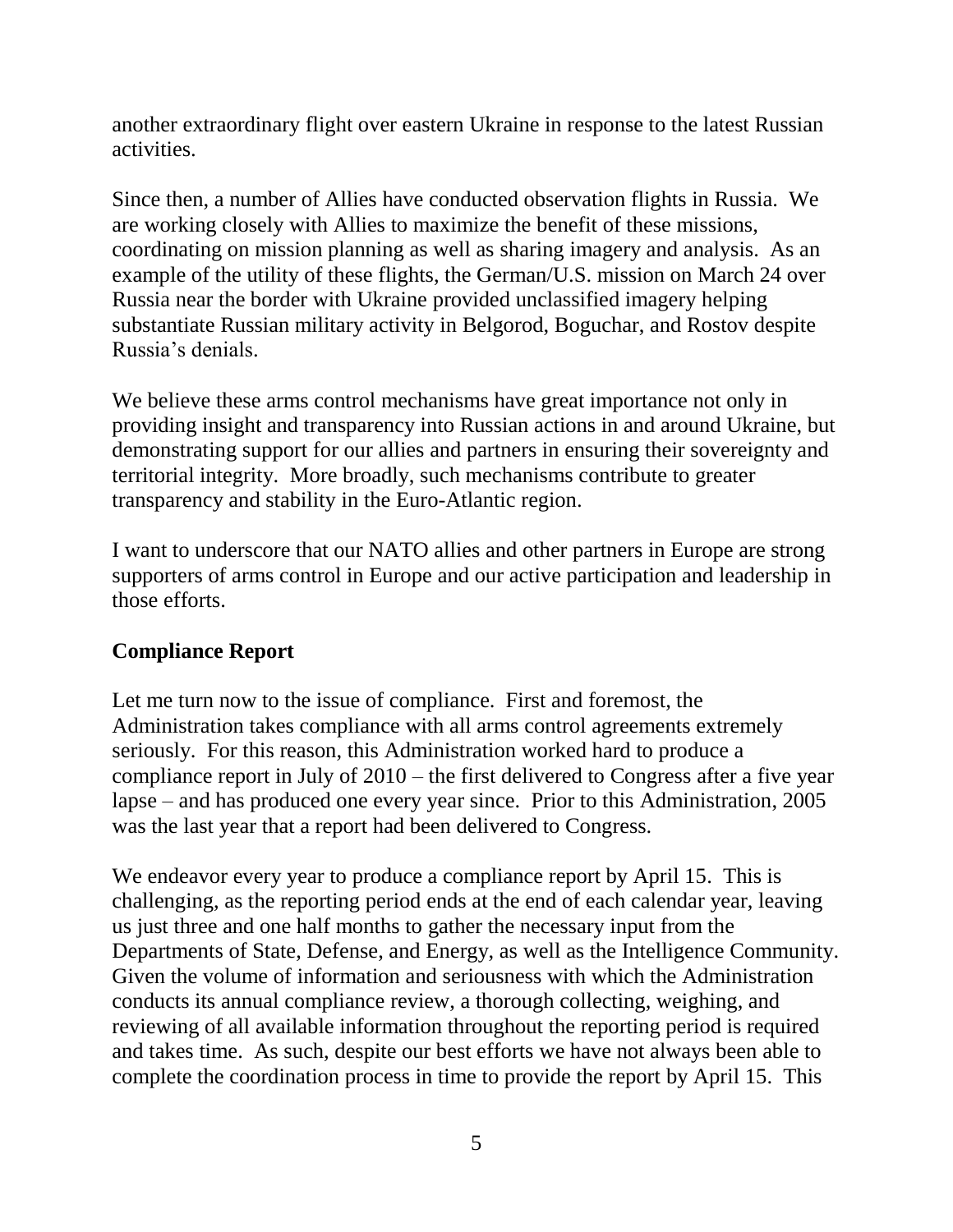will be true again this year, however, the report will be fully coordinated and available later in the spring. The report is currently in final interagency review.

Let me add that when countries do not uphold their arms control obligations, we hold them accountable. Russia ceased implementation of its Conventional-Armed Forces in Europe Treaty (CFE) obligations in December 2007. After two intense diplomatic efforts to break the impasse and encourage Russia to resume implementation, in November 2011, the United States ceased carrying out certain obligations under the CFE Treaty with regard to Russia. We were joined by our NATO Allies that are party to the Treaty, as well as Georgia and Moldova, in taking this step – in all, 24 of the 30 countries that are party to the Treaty.

As we have previously stated, we have concerns about Russian compliance with the INF Treaty. We have raised them with Russia and are pressing for clear answers in an effort to resolve our concerns because of the importance of the INF Treaty to Euro-Atlantic security. We've briefed our NATO allies on our concerns and will continue to coordinate with them on this and other matters that affect our common security. We have been keeping Congress informed on this matter through briefings with relevant congressional committees and will continue to do so. We will continue to work with Russia to resolve our concerns, and to encourage mutual steps to help foster a more stable, resilient, transparent security relationship. We're not going to drop the issue until our concerns have been addressed. As I hope you understand, I am not able to go more deeply into this subject in an open hearing, and would ask that you not press me to do so in open session.

As another example of how we seek to address compliance concerns, several years ago we had questions with regard to China's implementation of the Chemical Weapons Convention. Through active engagement with Chinese officials about whether China should have declared production and subsequent consumption of a particular chemical, our technical experts outlined U.S. concerns and China addressed each of our questions in a collegial and productive manner to close out this issue.

# **Conclusion**

Arms control treaties and agreements continue to be an important tool that can enhance the security of the United States and our friends and allies. The successful implementation of the New START Treaty, and the important contributions that the Open Skies Treaty and the Vienna Document have played recently in Ukraine,